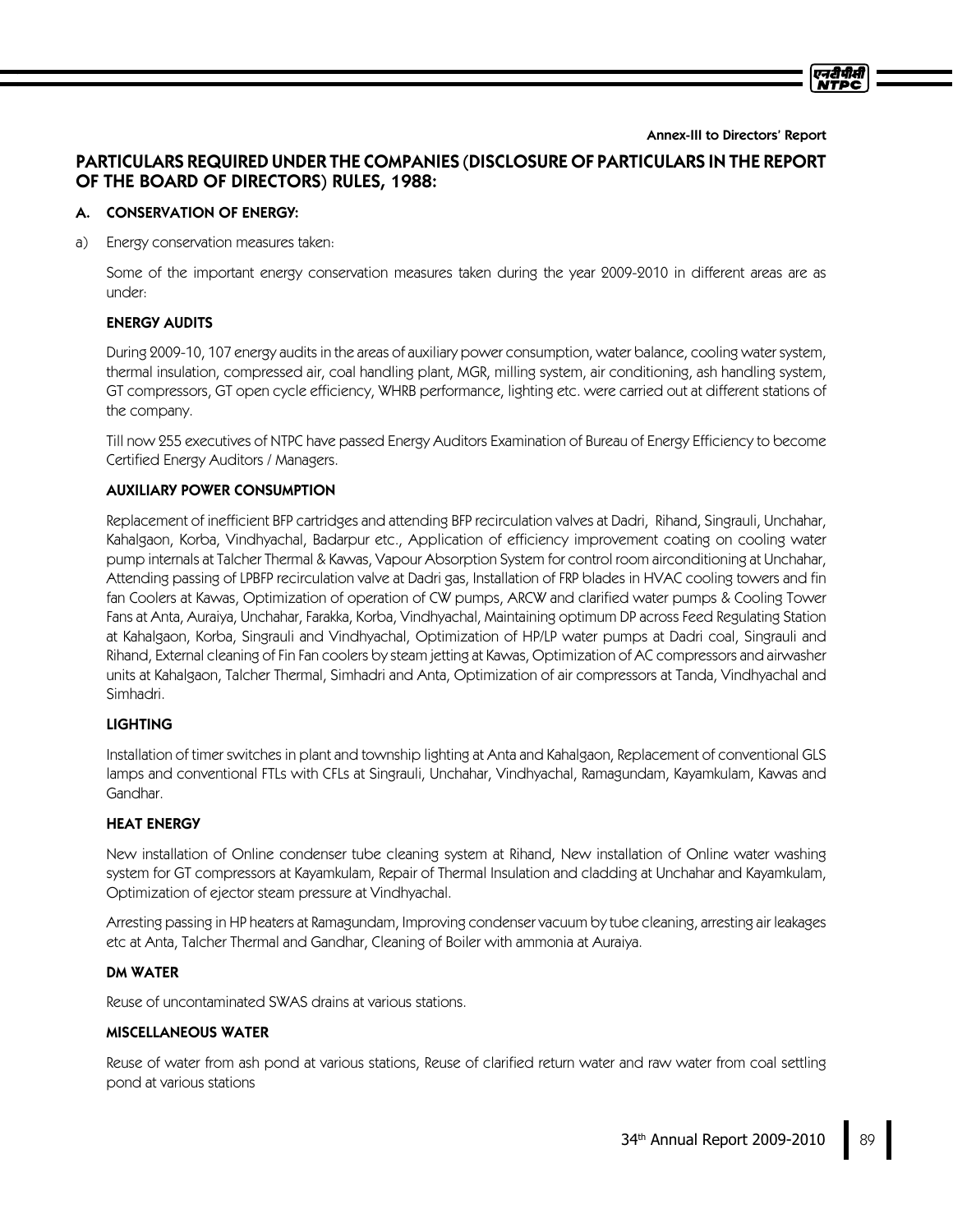

b) Additional investments and proposals for reduction in consumption of energy:

Provision of Rs.1068 lacs has been kept in BE 2010-11 for different energy conservation schemes like:

- On-Line Energy Management System
- Vapor absorption system for Air Conditioning
- Up gradation of Boiler Feed Pumps
- Energy efficient devices in lighting
- c) Impact of measures taken for energy conservation:

Savings achieved during 2009-2010 on account of specific efforts for energy conservation:-

| S.No.          | <b>Area/Activities</b>                | <b>Energy Unit</b> | <b>Savings</b><br>Qty. of units | $Rs.$ (Lacs) |
|----------------|---------------------------------------|--------------------|---------------------------------|--------------|
|                | Electrical                            | MU                 | 93.78                           | 1542.45      |
| 2.a            | Heat Energy (equivalent MT of coal)   | МT                 | 79747                           | 894.68       |
| 2.b            | Heat Energy (equivalent MCM of Gas)   | <b>MCM</b>         | 2.55                            | 177.67       |
| 2.c            | Heat Energy (equivalent MT of Naptha) | KL                 | 414                             | 146.66       |
| 3.a            | D.M. Water                            | MT                 | 22920                           | 9.15         |
| 3.b            | Miscellaneous Water                   | M.Cu M             | 16.38                           | 159.83       |
| $\overline{4}$ | LDO                                   | KL                 | 86                              | 29.53        |
|                | <b>Grand Total</b>                    |                    |                                 | 2959.97      |

Savings achieved during 2008-09: Rs: 498.02 Million

### B. Technology Absorption:

Efforts made towards technology as per Form –B (Form-B enclosed)

# C. FOREIGN EXCHANGE EARNINGS AND OUTGO

Activities relating to export initiative taken to increase export, development of new export markets for products and services and export plan:

|    | <b>Total Foreign Exchange Used/Earned</b> |                                           |      |  |
|----|-------------------------------------------|-------------------------------------------|------|--|
| 1. |                                           | Foreign Exchange Outgo                    |      |  |
|    | a)                                        | Value of Imports calculated on CIF basis: |      |  |
|    |                                           | Capital Goods                             | 8970 |  |
|    | Spare Parts                               |                                           | 1393 |  |
|    | b)<br>Expenditure:                        |                                           |      |  |
|    |                                           | Professional and Consultancy Charges      | 53   |  |
|    |                                           | Interest                                  | 3588 |  |
|    |                                           | Others                                    | 188  |  |
| 2. | Foreign Exchange Earned                   |                                           |      |  |
|    | Consultancy                               |                                           |      |  |
|    | Interest                                  |                                           |      |  |
|    | Others                                    |                                           |      |  |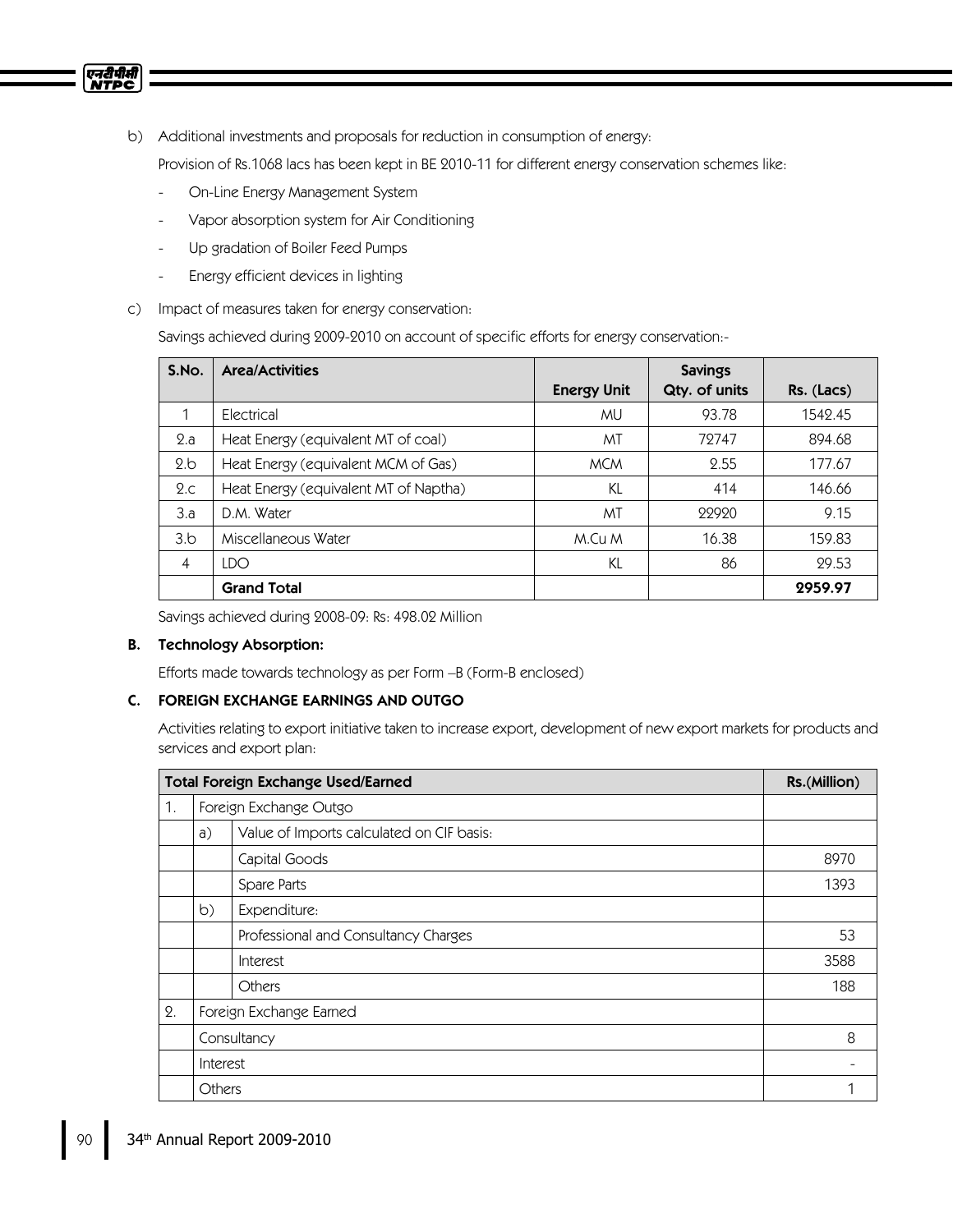### FORM B

एनटी पी.सी

# FORM FOR DISCLOSURE OF PARTICULARS WITH RESPECT TO ABSORPTION OF TECHNOLOGY

### 1.0 Specific areas in which NETRA activities have been carried out during 2009 - 10:

1. MOU Projects with MoP for 2009 - 10 Completed: Technical Specification of Centralized Ammonia based Flue Gas Conditioning System (with Heavy Water Board, Mumbai); Setup Advance Computing Centre : Phase-I; Design of integrated biodiesel pilot unit for using 80% energy from biofruit instead of existing 15%;Optimization of process parameter for bench scale PSA system for CO2 separation from flue gas (with IIT Mumbai, IIP Dehradun, NEERI Nagpur, CSMRI Bhavnagar); Lab scale design & dev of automated LTSH/eco tube surface inspection system; Feasibility study of producing methane from raw water, as a supplemental fuel to boiler (with IIT Delhi); ECBC 2007 compliance of new building; Lab scale development of technique for online monitoring of colloidal silica in steam water cycle

### 2. Developmental Projects undertaken by NETRA:

- A. Climate Change: Study of CO2 capture technology (With IIT Guwahati); Study of CO2 storage technology (With IIT Kharagpur); PSA based CO2 capture technology (With IIT Mumbai, IIP Dehradun, NEERI Nagpur, CSMRI Bhavnagar)
- B. New & Renewable Energy: Preparation of Technical Specifications for a demonstration plant for Solar air Conditioning; Preparation of DPR for setting up of '1 MW Solar Thermal Demonstration Plant; Designing of Integrated self sustaining biodiesel plant
- **C.** Efficiency Improvement and Cost reduction: Lab Testing of 5 KW MALAE Cycle pilot plant (With UICT, Mumbai); Studies on Flue Gas Heat Recovery from power plant; CFD Modeling of 210 MW Boiler (With NCL Pune); Field trials of Robotic crawler for boiler tube thickness; Technical Feasibility Report for Plasma coal burners for Oil Gun Replacement; Technical Feasibility Report for Heat Pipe based Air Pre-Heater; Motor winding modification specifications suitable for VFD retrofitting; Development of nano coating material for HV insulators (with IIT Roorkee); etc.

### 3. Scientific Support to NTPC Stations:

NETRA continued to provide scientific support to NTPC stations and other utilities such as: Studies on Corrosion Induced damages to RCC structures of cooling towers of Simhadri (Stage 1); Change of specifications of PA fan blades of coastal powerstations;11 boilers were chemically cleaned to improve the heat transfer;Environmental Appraisal of 20 stations have been carried out and corrective actions are being taken by the stations based on the appraisal; Health assessment of plant components like Platen super heater tubes of Ramagundam, generator rotor, main steam pipeline, hot gas path components of gas stations, etc; failure investigations such as LP turbine blade of Tanda, condenser tubes of Badarpur, Condenser tubes of Tarapore Atomic Power station, etc; repair of critical electronic card; improvement in heat transfer of HRSGs of gas stations; Development of guidelines for CW system operation & monitoring and cleaning of sulphuric acid tanks; development of chemical treatment programs for Tanda, Jhajjar, Talcher Kaniha, Talcher Thermal, etc; Design of cathodic protection system for condenser water boxes at Badarpur; Condition monitoring of 500 HV transformers by DGA, 1300 rotating equipment by wear debris analysis, ion exchange resins of 18 stations;etc

#### 4. Scientific Support to Other Utilities:

Scientific services provided to more than 60 other utilities such as Panipat, Kota Thermal, Lehra Mohabat, Faridabad, JPL (Raigarh), Neyvelli, IPGCL, DVC, PGCIL. NHPC, etc

### 5. Works under Patent:

Three (3) Patents namely: 1 - Integrated approach for biodiesel preparation utilizing biofruit (Pongamia fruit) utilizing 83% energy instead of existing 15%"; 2 – Sensor for tube inspection and 3 - Method and Apparatus for efficient heat integration; have been filed by NETRA in 2009 – 10

# 2.0 Benefits derived as a result of above Research & Technology Development:

NETRA activities as carried out have helped in increasing the availability, reliability and efficiency of the stations. Chemical treatment and corrosion control measures suggested is helping the stations in improving the efficiency, availability and life of various heat exchangers/cooling towers. Techniques developed by NETRA are implemented at stations, which are enhancing the life of boiler & turbine components.

The timely and scientific failure analysis of various components helped in identifying the cause of failure and thus providing necessary input for taking corrective action in preventing re-occurrence of similar failures thereby increasing the availability of power plant equipment.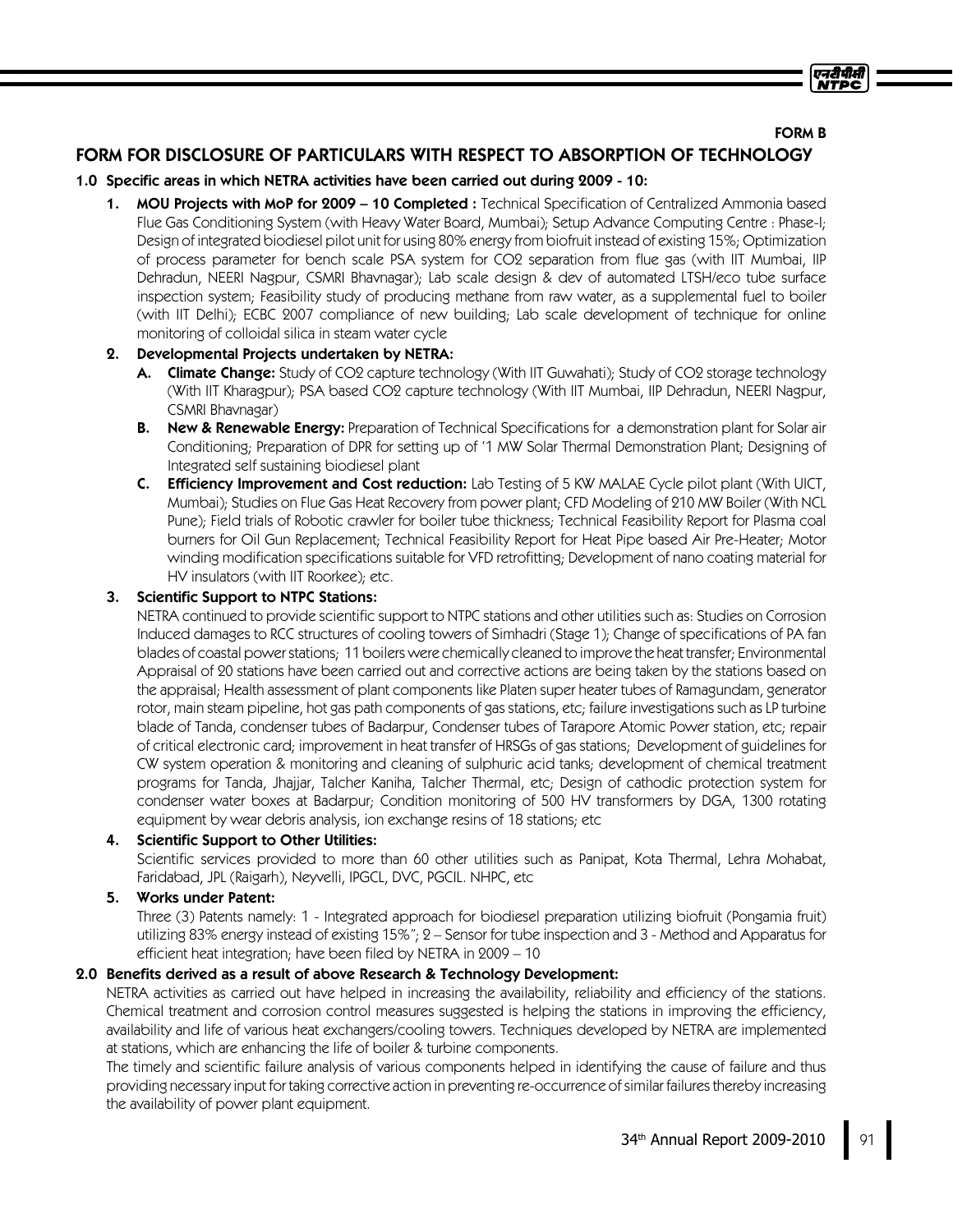Studies on CO2 fixation/utilization; solar thermal; biofuels will result into development of technologies for reduction in the impact on climate change and technologies for affordable renewable energy sources. Development of technologies for efficiency improvement will help in reducing cost of generation

### 3.0 FUTURE PLANS

### Developmental Projects planned to be taken up:

- A. Climate Change: Feasibility study of CO2 fixation for development of Product/EOR; Feasibility report for setting up of 100 Kg/day pilot plant of microalgae based CO2 capture technology; NIT for setting up of pressure swing adsorption (PSA) based CO2 capture pilot plant 100 Kg/hr. flue gas capacity; Feasibility studies on 1.2 T/day CO2 fixation by aqueous carbonation of fly ash at Ramagundam
- B. New & Renewable Energy: Award for solar heating ventilation and air-conditioning (HVAC) system; TS for 1 MW solar thermal pilot plant;Commissioning of integrated biodiesel pilot plant to produce energy for existing biodiesel plant at Dadri; Set-up & commissioning of solar radiation station at suitable locations; Lab scale demo of methane production from raw water of Badarpur (with IIT Delhi); Experimental set up of Thermoelectric Generation
- C. Efficiency Improvement & Cost reduction: Installation of a demonstration pilot plant at Dadri Thermal for the proof of concept of the theoretical model developed for extraction of moisture from flue gas (With IIT Delhi); Completion of integrated Polarization Depolarization Current – Recovery Voltage (PDC-RV) measurement apparatus for Insulation condition monitoring of Transformers; Preparation of TS for 100 TR Flue gas heat recovery – AC plant; Field trials of Robotic based inspection system at one station; PR for heat pipe based air-preheater pilot plant; Finalization of Technical Specifications for 2nd Phase Advanced computing Center

### 4.0 Expenditure on R&D:

| S. No.       | <b>Description</b>                                      | Expenditure in (Rs./Millions) |             |
|--------------|---------------------------------------------------------|-------------------------------|-------------|
|              |                                                         | 2009 - 2010                   | 2008 - 2009 |
| a)           | Capital                                                 | 14                            | 12          |
| $\mathbf b)$ | <b>Recurring</b>                                        | 206                           | 81          |
| C)           | Total                                                   | 220                           | 93          |
| $\mathsf{d}$ | Total R&D expenditure as a percentage of total turnover | 0.0475%                       | 0.0222%     |

#### 5.0 Technology Absorption, Adaptation and Innovation

Particulars of some of the important technology imported during last five (5) years are as follows:

|                | S.No. Technology                                                | Year | <b>Stations</b>                        |
|----------------|-----------------------------------------------------------------|------|----------------------------------------|
| 1.             | Super critical Technology with 256 Kg/cm2 Steam Pressure        | 2008 | Being Implemented in Barh-II and       |
|                | and 568/595 C MS/RH steam temperature is being adopted          |      | further Being implemented in 11 units  |
|                | for improvement in thermal efficiency and reduced emission      |      | (in Mauda, Sholapur, Meja, Nabinagar   |
|                | of green house gasses.                                          |      | and Raghunathpur plant) through bulk   |
|                |                                                                 |      | tendering mechanism.                   |
| $\mathbf{Q}$   | Feasibility of IGCC (Integrated Gasification Combined Cycle)    | 2010 |                                        |
|                | established for high ash Indian coal. Further efforts are on to |      |                                        |
|                | take ahead the work already done to implement IGCC              |      |                                        |
|                | technology demonstration plant of about 100 MW capacity.        |      |                                        |
| 3              | Communicable Numerical Relay Technology (on IEC 618500)         | 2009 | Implemented at Dadri-II, Korba-III &   |
|                | along with Networking Systems introduced in 33 KV/11KV          |      | IGSTPP, Simhadri-II. Being Implemented |
|                | /6.6 KV/3.3 KV and LV System                                    |      | in all ongoing projects.               |
| $\overline{4}$ | 765 KV Switchyard & associated equipments including             | 2005 | Implemented at Sipat                   |
|                | 24KV/765KV Generator Step up (GSU) Trans-former.                |      |                                        |
| 5              | Switchyard Control & Data Acquisition (SCADA) System            | 2005 | $-do-$                                 |
|                | based on universal protocol IEC 61850.                          |      |                                        |
| 6              | Boiler Flame Viewing Camera                                     | 2009 | Implemented in Kahagaon and Sipat-II   |

For and on behalf of the Board of Directors

RNavme (R.S. Sharma) Chairman & Managing Director

Place : New Delhi Dated : August 04, 2010

एनदीपीसी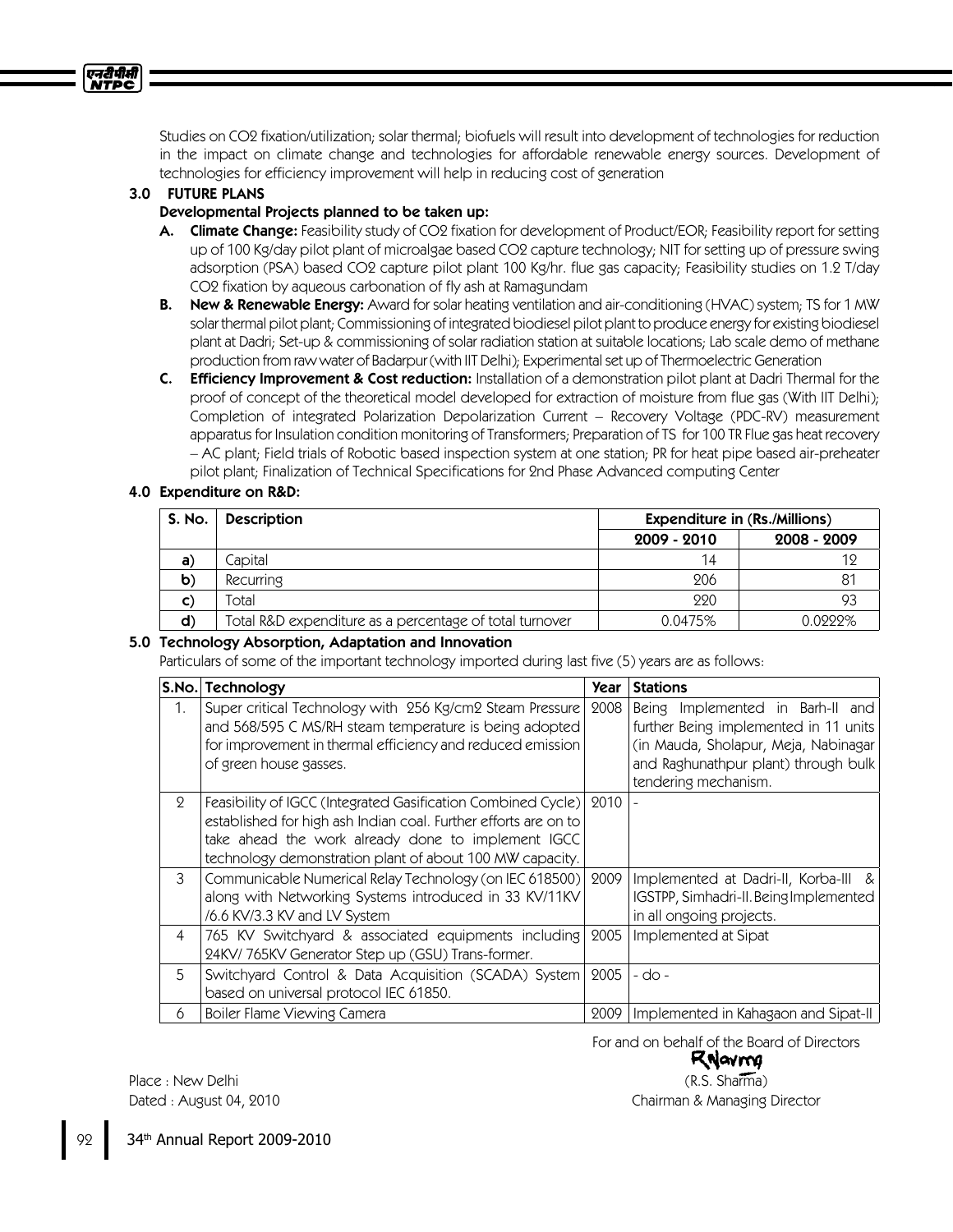**Annex-V to Directors' Report**

एनदीपीसी<br>NTPC

# **STATEMENT PURSUANT TO SECTION 212 OF THE COMPANIES ACT, 1956 RELATING TO SUBSIDIARY COMPANIES**

|    | <b>NAME OF THE</b><br><b>SUBSIDIARY</b>                                                                                                                                                                                                | <b>PIPAVAV</b><br><b>POWER</b><br><b>DEVELOPMENT</b><br><b>COMPANY LTD.</b> | <b>NTPC</b><br><b>ELECTRIC</b><br><b>SUPPLY</b><br><b>COMPANY LTD.</b> | <b>NTPC VIDYUT</b><br><b>VYAPAR</b><br>NIGAM LTD.   | <b>NTPC HYDRO</b><br>LTD.                            | <b>KANTI BIJLEE</b><br><b>UTPADAN</b><br><b>NIGAM</b><br><b>LIMITED</b> | <b>BHARTIYA</b><br><b>RAIL BIJLEE</b><br><b>COMPANY</b><br><b>LIMITED</b> |
|----|----------------------------------------------------------------------------------------------------------------------------------------------------------------------------------------------------------------------------------------|-----------------------------------------------------------------------------|------------------------------------------------------------------------|-----------------------------------------------------|------------------------------------------------------|-------------------------------------------------------------------------|---------------------------------------------------------------------------|
|    | Financial year of the<br>Subsidiary ended on                                                                                                                                                                                           | March 31, 2010                                                              | March 31, 2010                                                         | March 31, 2010   March 31, 2010                     |                                                      | March 31, 2010                                                          | March 31, 2010                                                            |
| 2. | Date from which they<br>became Subsidiary                                                                                                                                                                                              | December 20,<br>2001                                                        | August 21,<br>2002                                                     | November 1,<br>2002                                 | December 12,<br>2002                                 | September 6,<br>2006                                                    | November 22,<br>2007                                                      |
| 3. | Share of the subsidiary held by<br>the company as on March 31,<br>2010<br>a) Number & face value                                                                                                                                       | 3,75,000 equity<br>shares of<br>Rs. 10/- each                               | 80,910 equity<br>shares of<br>Rs. 10/- each                            | 2,00,00,000<br>equity shares<br>of Rs. 10/-<br>each | 10,07,99,040<br>equity shares<br>of Rs. 10/-<br>each | 5,71,51,000<br>equity shares<br>of Rs 10/-<br>each                      | 29,60,00,000<br>equity shares<br>of Rs 10/-<br>each                       |
|    | b) Extent of holding                                                                                                                                                                                                                   | 100%                                                                        | 100%                                                                   | 100%                                                | 100%                                                 | 64.57%                                                                  | 74%                                                                       |
|    | 4. The net aggregate amount<br>of the subsidiary companies<br>Profit/(loss) so far as it concerns<br>the member of the holding<br>company<br>Not dealt with in the holding<br>a)<br>company's accounts<br>For the financial year<br>i) |                                                                             |                                                                        |                                                     |                                                      |                                                                         |                                                                           |
|    | ended March 31, 2010<br>ii) Upto the previous<br>financial years of the<br>subsidiary company                                                                                                                                          | 13,470<br>(37,63,470)                                                       | 26,59,00,884<br>23,98,31,152                                           | 28,39,24,389<br>106,46,268                          | <b>NIL</b><br>(813, 26, 692)                         | (7,50,950)<br>(27, 866)                                                 | (1,68,354)<br>(47, 19, 250)                                               |
|    | b) Dealt with in the<br>holding company's<br>accounts<br>(i) For the financial year                                                                                                                                                    |                                                                             |                                                                        |                                                     |                                                      |                                                                         |                                                                           |
|    | ended March 31, 2010<br>(ii) For the previous financial<br>year of the subsidiary<br>company since they<br>become the holding                                                                                                          | Nil                                                                         | Nil                                                                    | Nil                                                 | Nil                                                  | Nil                                                                     | Nil                                                                       |
|    | company's subsidiaries                                                                                                                                                                                                                 | Nil                                                                         | Nil                                                                    | Nil                                                 | Nil                                                  | Nil                                                                     | Nil                                                                       |

For and on behalf of the Board of Directors

# RNavma

(R.S. Sharma) Chairman & Managing Director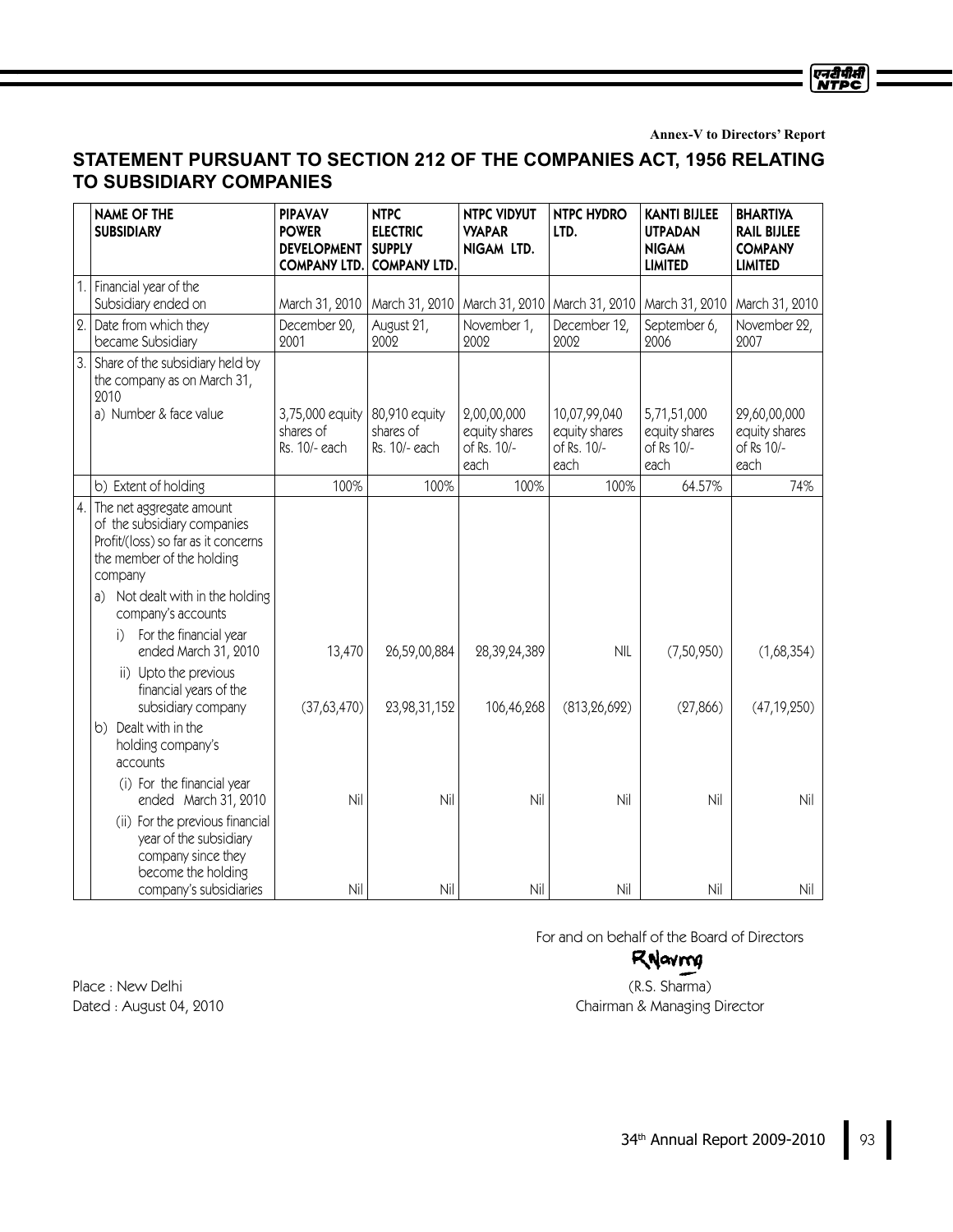

#### Annex- VI to Directors' Report

# STATISTICAL DATA OF GRIEVANCE CASES

# 2009-10

| No. | <b>Particulars</b>                                       | Public Grievance Cases 1 | <b>Staff Grievances Cases</b> |
|-----|----------------------------------------------------------|--------------------------|-------------------------------|
|     | Grievance cases outstanding at the beginning of the year |                          |                               |
| 2.  | Grievance cases received during the year                 |                          | 97                            |
| 3.  | Grievance cases disposed off during the year             |                          | 94                            |
| 4.  | Grievance Cases outstanding at the end of the year       |                          |                               |

For and on behalf of the Board of Directors

# RNavroy

(R.S. Sharma) Chairman & Managing Director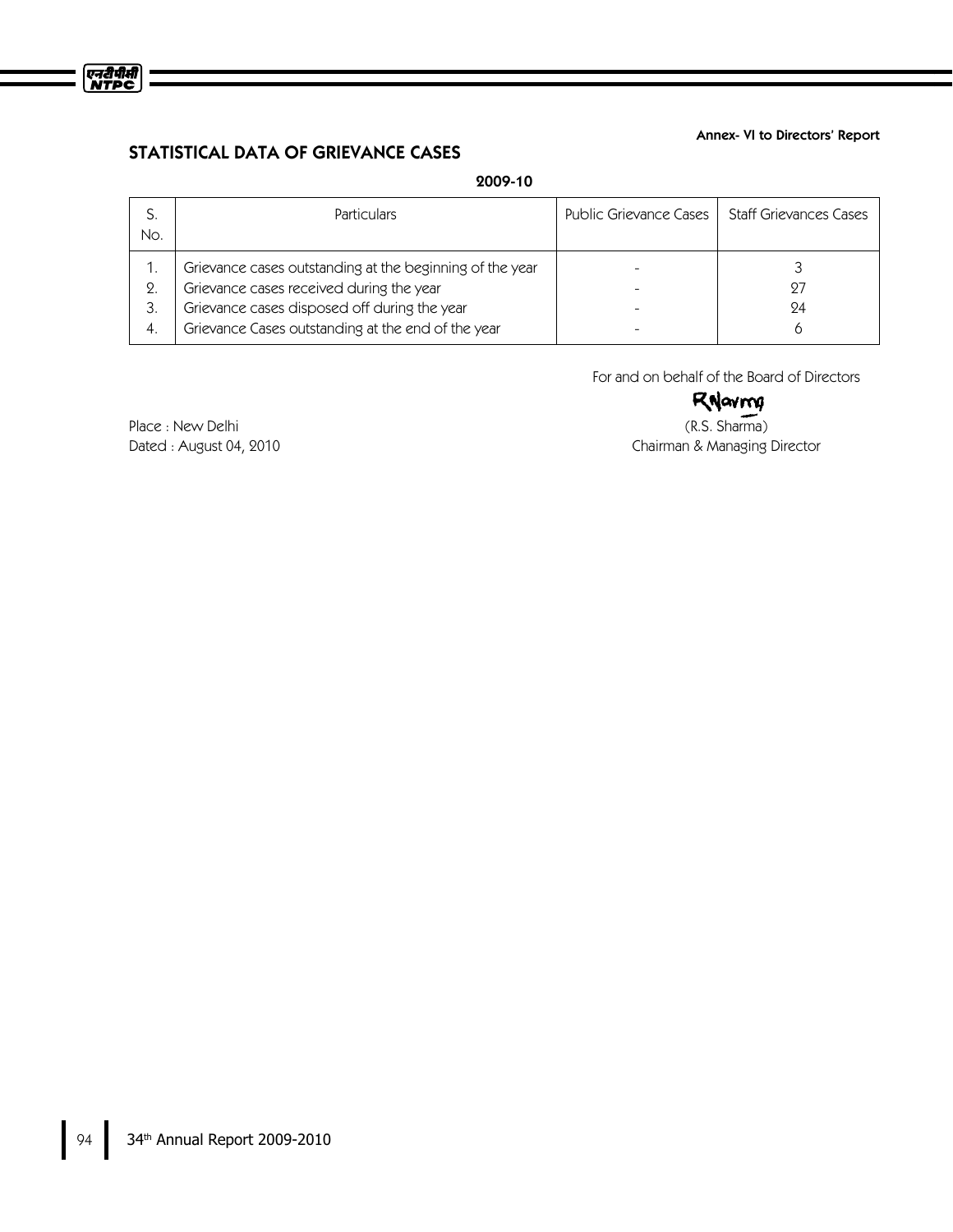Annex-VII to Directors' Report

एनटीपीसी **NTDC** 

# STATICAL INFORMATION ON RESERVATION OF SCs/STs FOR THE YEAR 2009

### Representation of SCs/STs as on 01.01.2010:

| Group | <b>Employees on Roll</b> | <b>SCs</b> | %age  | <b>STs</b> | %age |
|-------|--------------------------|------------|-------|------------|------|
|       | 13274                    | 1565       | 11.78 | 552        | 4.15 |
|       | 4826                     | 723        | 14.98 | 321        | 6.65 |
|       | 5998                     | 1055       | 17.58 | 437        | 7.28 |
|       | 1734                     | 396        | 22.83 | 173        | 9.97 |
| Total | 25832                    | 3739       | 14.47 | 1483       | 5.74 |

### Recruitment of SCs/STs during the year 2009:

| Group        | <b>Total Recruitment</b> | SCs                      | %age                     | <b>STs</b>               | %age |
|--------------|--------------------------|--------------------------|--------------------------|--------------------------|------|
|              | 1051                     | 131                      | 12.46                    | 82                       | 7.80 |
|              | $\overline{\phantom{a}}$ |                          | ۰                        |                          |      |
|              |                          |                          | 22.22                    | $\overline{\phantom{a}}$ |      |
|              | $\overline{\phantom{0}}$ | $\overline{\phantom{0}}$ | $\overline{\phantom{a}}$ |                          |      |
| <b>Total</b> | 1060                     | 133                      | 12.54                    | 82                       | 7.73 |

#### Promotions of SCs/STs during the year 2009:

| Group | Total | <b>SCs</b> | %age  | <b>STs</b> | %age  |
|-------|-------|------------|-------|------------|-------|
|       | 3083  | 499        | 13.68 | 152        | 4.93  |
|       | 1792  | 230        | 12.83 | 180        | 10.04 |
|       | 2346  | 453        | 19.30 | 136        | 5.79  |
|       | 213   | 30         | 14.08 | 12         | 5.63  |
| Total | 7434  | 1135       | 15.26 | 480        | 6.45  |

The following backlog vacancies reserved for SCs/ STs/ OBCs have been filled through special recruitment drive/ advertisement of backlog vacancies along with current vacancies:

 $SCs$  : 6

STs : 19

OBCs : 54

For and on behalf of the Board of Directors

# RNavmg

(R.S. Sharma) Chairman & Managing Director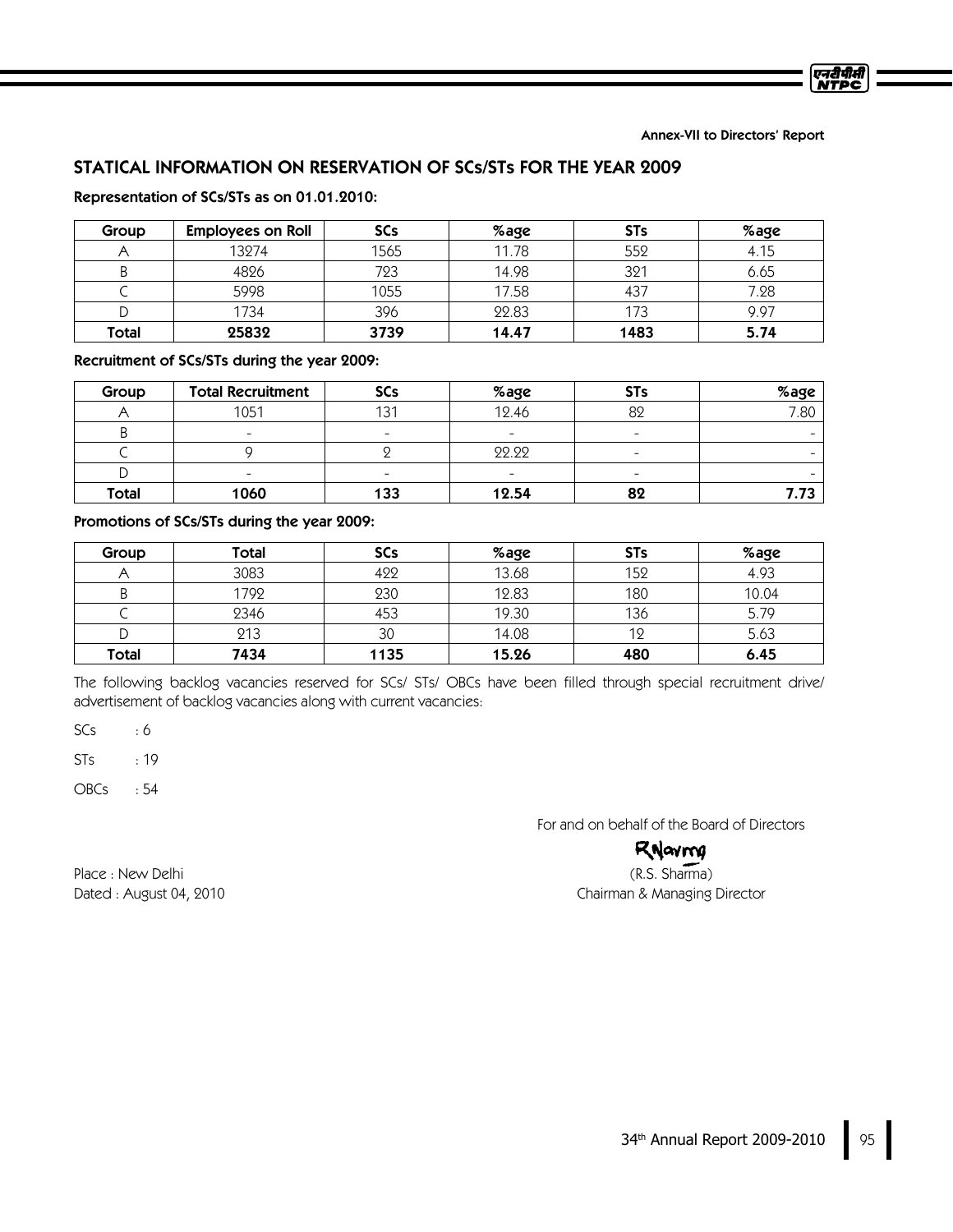#### Annex- VIII to Directors' Report

# PHYSICALLY CHALLENGED PERSONS

एनटीपीसी **NTPC** 

> With a view to focus on its role as a socially responsible and socially conscious organization, NTPC has endeavored to take responsibility for adequate representation of physically challenged persons in its workforce. With this in view, NTPC launched a massive recruitment drive to make up the shortfall of physically challenged persons. Presently, 458 physically challenged persons are on rolls of NTPC. Reservation has been provided for PH as per rules/ policy. Some of the other initiatives taken for the welfare of physically challenged persons by NTPC over the years are as under:

- For individual needs of the VH employees, screen reading software and Brailee shorthand machines made available by the Projects of NTPC.
- "Sign language"training for the employees in general.
- Changes in the existing building have been/are being made to provide barrier free access to physically challenged.
- Ramps have also been provided for unhampered movement of wheelchair.
- At most of the NTPC Projects, wherever house are located in multi-storied structure, allotment to physically challenged has been made on the ground floor.
- Special parking enclosure near the ramp at the office entrance as well as PH friendly toilets and lift at CC and projects.
- Wheel chairs have been provided to employees with orthopaedics disabilities. If required, the assistance of an attendant has also been sanctioned.
- Wherever required, gates/door of the quarter has been widened.
- At CC procurement of stationery items like files, envelopes are mainly being done from NGOs/agencies like ADI, MUSKAN, Blind relief Association who are working for physically challenged thereby creating indirect employment.
- Paintings made by disabled persons have also been procured and placed at different locations in the Company offices.
- Medical camps have been organized in various projects of NTPC for treatment and distribution of aids like artificial limbs, tricycles, wheelchairs, calipers etc.
- Shops have been allotted in NTPC Township to physically challenged persons so that they may earn their livelihood. Similarly, PCOs within/outside plant premises are also allotted to physically challenged persons.
- Regular interactive meetings are being organized with physically challenged employees.
- Training needs are being fulfilled as per the individual requirement.
- 5 number of scholarship @ Rs.1500/- per month/per student are given to PH students pursuing MBA/PGDBM course.
- Petty contracts like book binding, scribbling pad preparation from waste paper, file binding, furniture repair, screen printing spiral binding, painting contract are also being given to disabled persons.
- Physically challenged (Orthopedically handicapped) employees have been allowed to purchase a three wheeler vehicle with a hand fitted engine against their normal entitlement (advance for scooter/motorcycle/moped) under NTPC Conveyance Advance Rules.
- At all projects/offices, Nodal Officers (physically challenged) have been nominated.
- Reimbursement towards low vision aids, dark glasses etc. subject to maximum of Rs.1000/- every year has been introduced. Similarly, hearing aid; behind the ear model for each ear restricted to Rs.10,000/- or actual cost whichever is lower have been introduced. It may be replaced every 4years subject to certificate of condemnation by ENT Specialist.
- Relaxation in qualifying marks for open recruitment: pass marks only and also 10% relaxation in written test and interview from the year 2002 onwards.
- The minimum performance level marks for promotions within the cluster is relaxed by 3 marks in case of employees belonging to SC/ST/Physically Challenged category.
- NTPC has launched special recruitment drive for fulfilling up 18 backlog vacancies for Physically Challenged Persons in Group A posts and the recruitment process has been completed in July-2010.

For and on behalf of the Board of Directors

<Navna

(R.S. Sharma) Chairman & Managing Director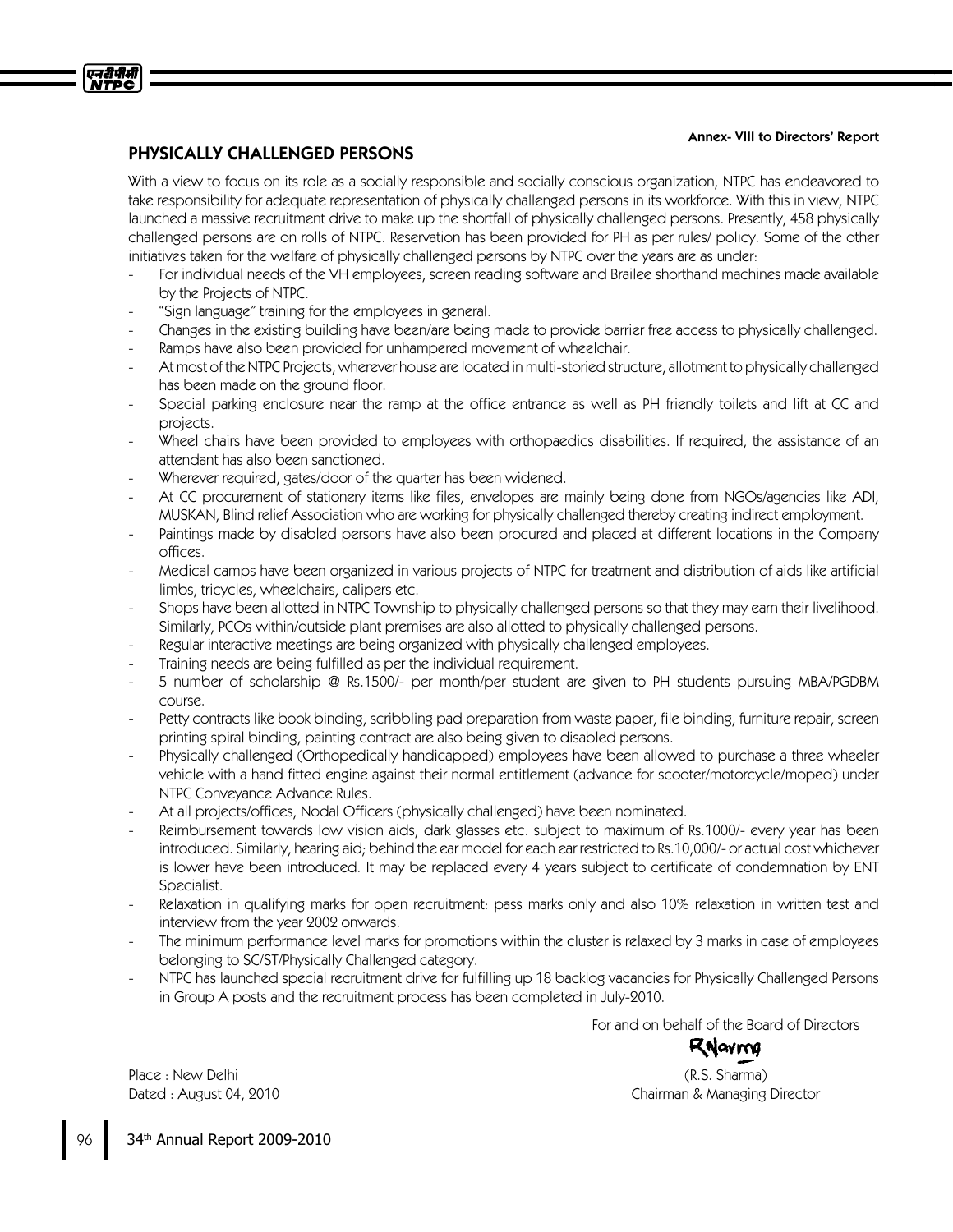#### Annex-IX to Directors' Report

एनटी पी.सी

# UNGC –Communication on Progress (2009-10)

NTPC expresses its continued support for the Global Compact and its commitment to take action in this regard, as was communicated by the Chairman & Managing Director, NTPC in his letter dated May 29, 2001 addressed to Secretary General, United Nations.

NTPC has posted the brief of Global Compact and its commitment to the principles of GC on its website at www.ntpc. co.in . The principles of GC were communicated to all employees through in –house magazines, internal training programmes and posters. NTPC, a core member of Global Compact Network (GCN), India, (formerly known as Global Compact Society) actively participated in the Annual Convention of the Global Compact Network at Mumbai and Asia Pacific Regional Conclave at New Delhi. NTPC representative contributed as faculty for various training programmes organized by GCN for Global Compact Member Organizations in Chennai and Delhi.

NTPC is in the process of preparing its "Corporate Sustainability Report"covering Economic, Environmental and Social aspects with the "triple bottom line"approach based on widely accepted and updated Global Reporting Initiative (GRI) Guidelines.

### Human Rights: Principle 1-2

Most of NTPC's operating power stations are located in remote rural areas which are socio-economically backward and deficient in the basic civic amenities. NTPC, as responsible corporate citizen, has been addressing the issue of community development in the neighbourhood areas of its stations, which had been impacted due to establishment of the project.

While, this has been initially administered as part of Resettlement and Rehabilitation (R&R) effort, NTPC recognized its social responsibility to continue community and peripheral development works where the same has been closed under R&R policy. Towards this, NTPC adopted "Corporate Social Responsibility–Community Development (CSR-CD) Policy"in July'04. Keeping in view the new Organizational Strategies towards Community Development in line with the emerging trends and multifarious community needs, the CSR-CD policy of NTPC is being re-visited

Under this policy, during 2009-10, NTPC allocated a fund of Rs.86 million to 20 operating stations for carrying out comprehensive Community Development work in the area of health, education, drinking water and peripheral development. In addition, Quality Circles (QCs) are functioning in neighborhood villages of its stations. The NTPC employees participate in various CD activities through Employee Voluntary Organization for Initiative in Community Empowerment (EVOICE). 50 Solar Lanterns were provided for Girls'Hostel attached to one of the Kasturba Gandhi Balika Vidyalay in the vicinity of NTPC Korba Station through TERI under their LaBL campaign.

NTPC representatives associated with Confederation of Indian Industry (CII) as Certified Assessors for the assessment of CII-ITC Sustainability Award constituted by the CII and actively participated and contributed for establishing CSR Hub at TISS, Mumbai.

NTPC Foundation, registered in December'2004, is engaged in serving and empowering the physically challenged and economically weaker sections of the society. The Information and Communication Technology (ICT) Centre, set up jointly by NTPC Foundation and University of Delhi, and similar ICT facilities to the existing blind schools in Lucknow, Ajmer, Thiruvanathapuram and Mysore are helping a large number of physically challenged students to learn IT Skills and move along with the mainstream society. More than 800 physically challenged students have got benefited in these centres till now.

NTPC Foundation is providing grants for setting up of Distributed Generation Projects for preparation of feasibility report, DPR, Insurance and for meeting funding gap.

Major activities taken up by NTPC in this area are highlighted under the head "Inclusive Growth"and "NTPC Foundation" under Directors' Report for the Annual Report 2009-10.

### Labour Standard: Principle 3-6

For addressing the issue of labour standard in comprehensive manner, NTPC has decided to adopt international standards like SA-8000 and OHSAS-18001.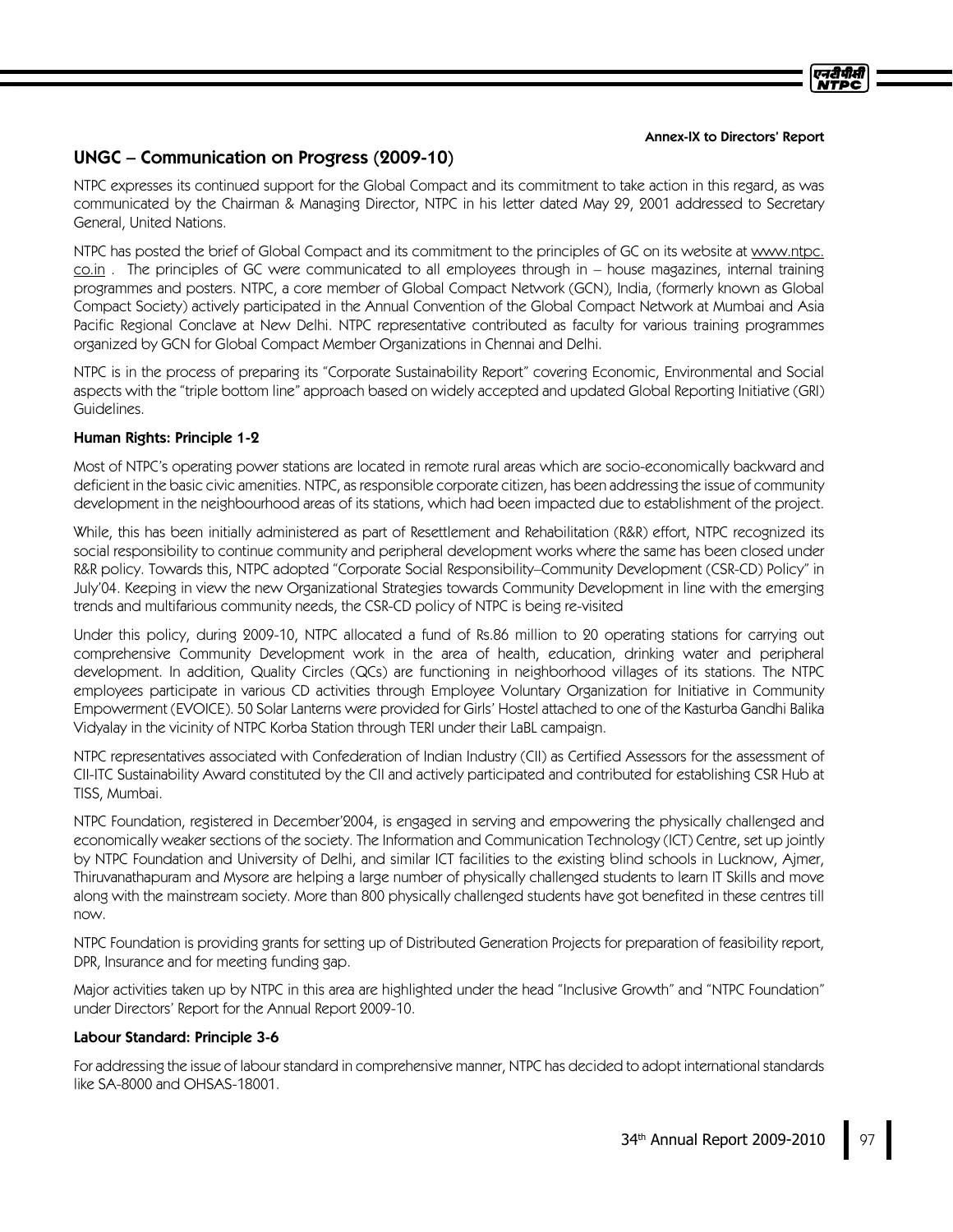

During the year 2009-10, accreditation SA-8000 got revalidated for Auraiya, Badarpur, Jhanor-Gandhar and Dadri stations of NTPC. Revalidation is in process at Faridabad, Kayamkulam, Unchahar and Vindhyachal. The process for accreditation has been initiated at Kawas station.

#### Environment: Principle 7-9

As a result of pursuing sound environment management systems and practices, NTPC's all 20 operating stations have obtained accreditation for ISO –14001 Certification. Surveillance audit was done through agencies at various stations to ensure adherence to the ISO requirements. During the year 2009-10, 6 stations viz. Korba, Singrauli, Unchahar, Ramagundam, Kayamkulam and NCPP-Dadri Stations have been recertified under ISO –14001

Steps have been taken up by dedicated groups for training of NTPC Employees for strengthening Environment Management at Stations, Regional Headquarters and Corporate Centre. Following training programmes were organized in the area of environment during the year:

"Strengthening Environment Management"for Executives working in Environment Management Group/ Function, "Insight into the Environmental Issues"exclusively for Senior Officials at the level of DGM & Above, and "Environmental Concerns" for Non-EMG Executives.

Major activities taken up by NTPC in the area of Environment are highlighted under the head "Environment Management" under Directors' Report for the Annual Report 2009-10.

#### Anti-corruption: Principle10

The Company has a Vigilance Department headed by Chief Vigilance Officer who is a nominee of the Central Vigilance Commission. The Vigilance Department Consisting of Four Units, namely Corporate Vigilance Cell, Departmental Proceeding Cell (DPC), MIS Cell, Technical Cell (TC). These units deal with various facets of Vigilance Mechanism Exclusive and independent functioning of these Units ensure transparency, objectivity and quality in vigilance functioning. The Vigilance Department submits its reports to Competent Authority including the Board of Directors. The CVO also reports to the Central Vigilance Commission as per their norms.

Major activities taken up by NTPC in the area regarding Implementation of Integrity Pact, Implementation of Fraud Prevention Policy, Preventive Vigilance Workshops and Vigilance Awareness Week etc. are highlighted under the head "Vigilance" under Directors' Report for the Annual Report 2009-10.

> For and on behalf of the Board of Directors RNavna

Place : New Delhi Dated : August 04, 2010

(R.S. Sharma) Chairman & Managing Director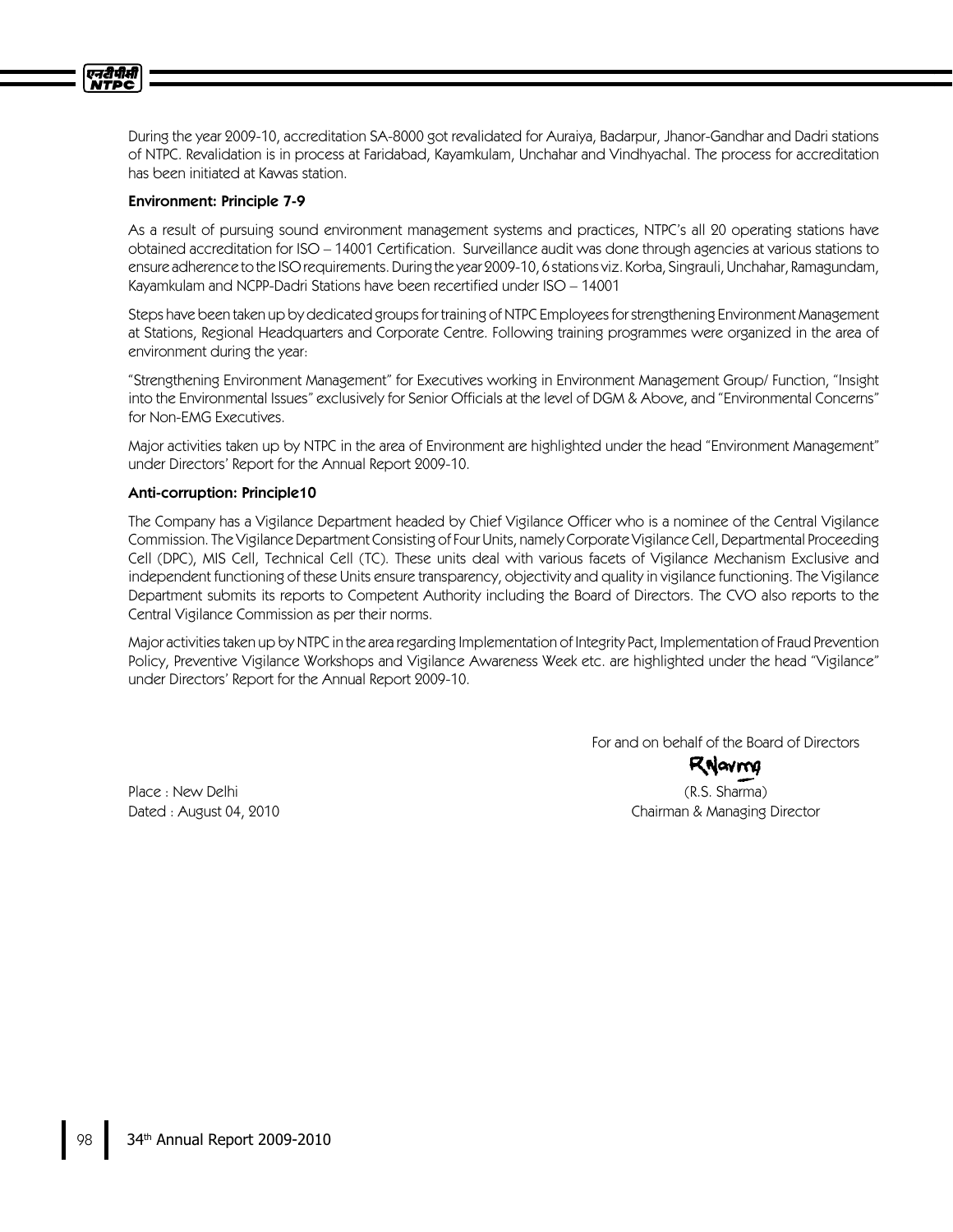# CONTENTS OF PRESIDENTIAL DIRECTIVES

### 1. Induction of supercritical technology through bulk ordering of 660MW generating units for Central Public Sector Undertakings (CPSUs) under the Administrative control of Ministry of Power

Vide Presidential Directive No.8/3/2002-Th-II (Vol.-IV) dated 4th September, 2009 read with letter of even No. dated 7th October, 2009, the Government of India has directed NTPC for induction of supercritical technology through bulk ordering of 660MW generating units by NTPC Limited for itself and on behalf of its JV Companies, and on behalf of DVC as per details given in the Appendix-I enclosed with the letter. Government of India has also approved that the liquidated damages be made applicable to all the vendors and the same may be followed strictly. A detailed road map for implementation of the same in this regard was to be provided to the Ministry so that action is completed within 45 days from the date of issue of the letter. Government of India has further directed that the whole procedure has to be completed in accordance with the approval of Government of India as per detail given in Annexure to the letter and NTPC has to evolve a monitoring mechanism for reviewing the progress in this regard and also depute a dedicated team for implementation of the same.

Approval/ guidelines for bulk tendering of 11 units of 660 MW units of SG (Steam Generator) and STG (Steam Turbine Generator) packages were received from MOP through their letter no. 8/3/2002-Th.II (Vol.IV) dated 04.09.2009 as Presidential Directive.

As per directive, Invitation of Bids (IFB) had to be completed within 45 days of its issuance. In compliance of the aforesaid directive, the IFB was published on 16.11.2009 (within 45 days) for both SG and STG packages. Further, the provisions specified in Presidential Directive were adequately taken care while framing Qualification Requirements and finalizing the bidding documents. The bidding documents were on sale from 21.10.2009 to 23.12.2009. Subsequently, Stage-I (Techno-Commercial) bids have been opened on 12.02.2010 for both SG and STG packages. As for SG Package only one valid bid was received, the NIT was annulled and fresh bids have been invited. For STG Package, the bids are under evaluation.

### 2. Winding up of Pipavav Power Development Company Limited (PPDCL) through striking off the name of PPDCL under Section 560 of the Companies Act, 1956 subject to final settlement of claims pending with Gujarat Power Corporation Limited/Government of Gujarat

Vide Presidential Directive No.5/5/2004-Th.II dated 3.7.2009, Government of India has conveyed the approval of Government to permit NTPC Limited for winding up of Pipavav Power Development Company Limited pending final settlement of claims with Gujart Power Corporation Limited/Government of Gujarat.

Vide Presidential Directive No.5/5/2004-Th.II dated 15th April, 2010, the Government of India has conveyed the approval of Government to permit NTPC Limited for winding up of the Pipavav Power Development Company Limited through striking off the name of PPDCL under Section 560 of the Companies Act, 1956 subject to final settlement of all claims pending with Gujarat Power Corporation Limited/Government of Gujarat and the completing all formalities under the statues.

After decision of disassociation of NTPC from Pipavav Project, Rs.131 million was received towards reimbursement of cost of land and other expenditure incurred by NTPC Limited for Pipavav Project including interest thereon. On taking up the matter further payment of Rs.20 million has been made by GPCL as full and final settlement of claims of NTPC.

After receipt of approval of Government of India a necessary applications/declarations have been filed with the Registrar of Companies, Delhi & Haryana on 29.4.2010 for striking off the name of the company from the Register of the Companies maintained by the Registrar of Companies.

### 3. Contract relating to Main Plant Package for Barh Super Thermal Power Project Stage-I (3x660MW) awarded on M/s. Technopromexport, Russia by NTPC Ltd.

NTPC had sought permission from Ministry of Power for termination of Main Plant Package Part-A (Steam Generator & Auxiliaries) Contract for Barh Super Thermal Power Project Stage-I (3x660MW) awarded on M/s. Technopromexport,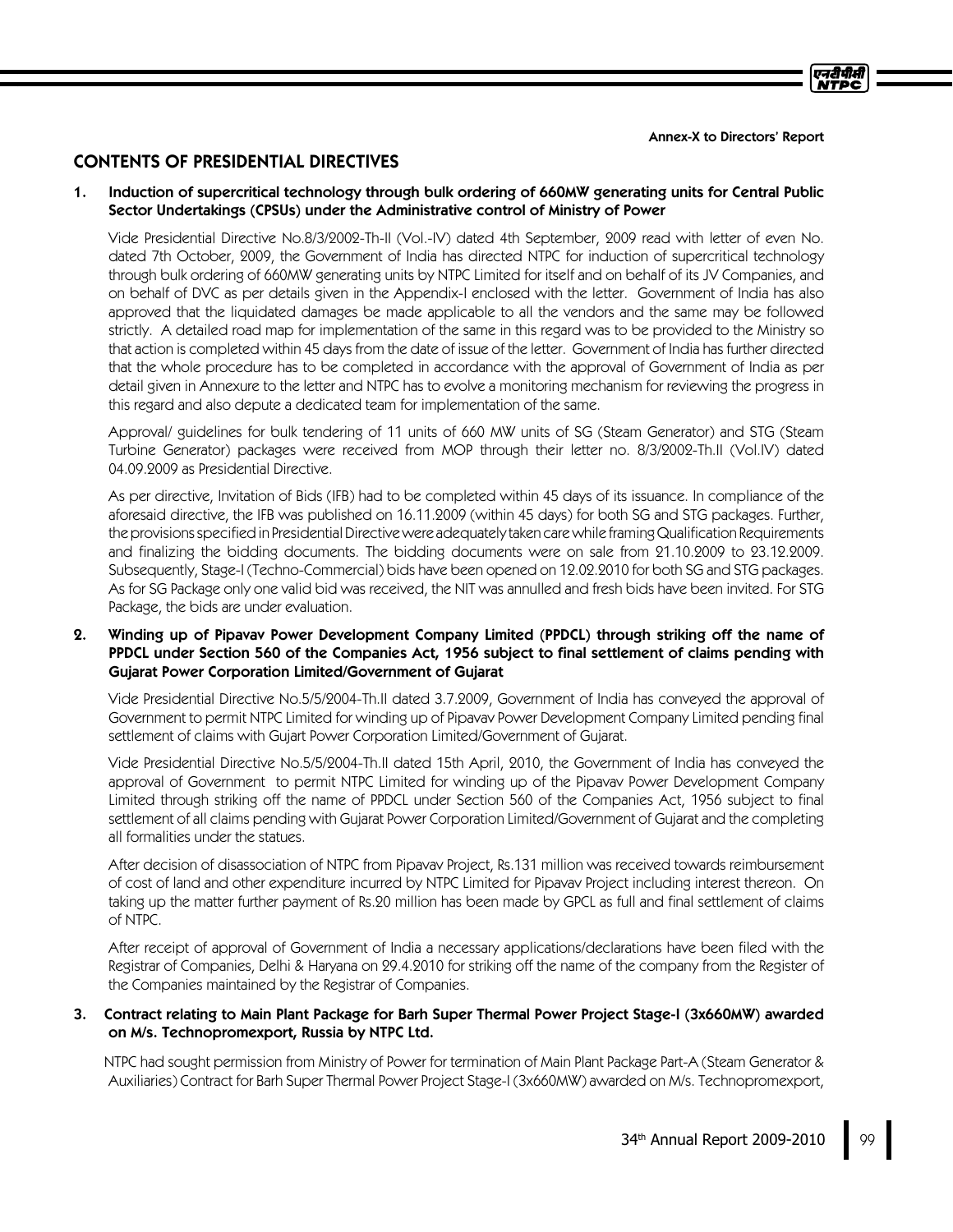

Russia (TPE). However, Ministry of Power vide letter No.5/9/2010-th.II dated 28 th May, 2010 has directed NTPC to invite reference to the record of discussions between MOP/NTPC and TPE on 12.03.2010 held in the Ministry of Power and toNTPC'sletter dated 17.04.2010 containing the anticipated cost implications of continuing/discontinuing with the above contract. Ministry of Power has further directed that the matter was taken to the Cabinet Committee on Infrastructure (CCI). CCI in its meeting dated 19.5.2010 has decided that "NTPC may carry on with the contract with TPE in Barh Stage-I notwithstanding CBI's advisory to NTPC for civil action against TPE as per tender conditions and the contract. However, CBI is to continue with the investigation of corruption/criminal part of the case." Accordingly, NTPC has been asked to take all necessary actions for early completion of the project in view of the CCI's decision as above.

In view of the above directive of the Ministry of Power, it has been decided to go ahead with the contract with TPE and discussions are being held with them for execution of work and settlement of claims.

The exact financial implication of the above directive can not worked out at this stage. However, anticipated extra financial implication works out to approx. Rs.1190 crores.

For and on behalf of the Board of Directors

RNavma

(R.S. Sharma) Chairman & Managing Director